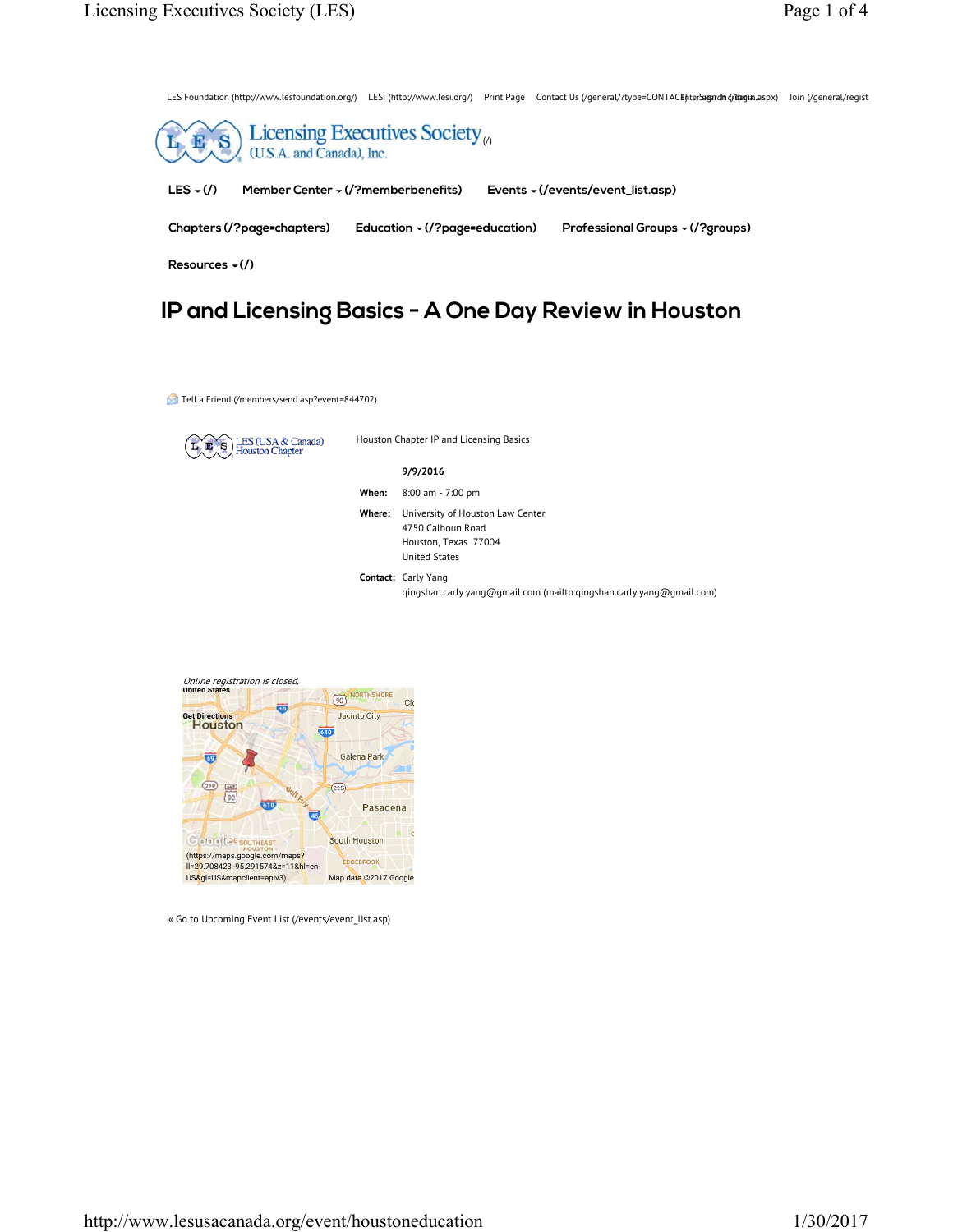**DATE & TIME** Friday, September 9, 2016

8:00 AM - 9:00 AM: Registration & Breakfast 9:00 AM - 5:15 PM: Course 5:15 PM - 7:00 PM: Reception

**PLatinum Sponsor:**

**Venue Sponsor:**

# **Overview**

This one-day course provides an overview of the basics of intellectual property (IP) and licensing. It builds a practical understanding of core IP and licensing concepts from both the business and legal perspectives. Each topic, taught by both legal and business experts working as a team, is divided into five sections with examples, exercises, and interactions between instructors and fellow students. Topics include an introduction to IP, the basics of IP commercialization and licensing, determining reasonable license fees and royalty rates, managing risks, and a licensing case study.

# **Who Should Attend**

There is no prerequisite to attend this course. It is designed for those with no prior experience in licensing, including students, entrepreneurs, non-IP attorneys, finance professionals, business development professionals, and those considering a career in licensing.

#### **Why You Should Attend**

There is more emphasis now than ever before on commercialization, company formation, and job creation from the billions of dollars invested annually in research and development at America's universities, government laboratories, and small businesses.

Whether you are an entrepreneur in the making, a principal investigator or student at any level who wants a better grasp of the basics, or an aspiring technology transfer professional, this course will give you the tools you need to understand and participate effectively in the process of protecting IP and facilitating its commercialization.

# **Course Details**

The course is divided into five modules:

#### **Module 1: Introduction to IP**

Introduction to the different types of IP including patents, trademarks, copyright, trade dress, and trade secrets.

# **Module 2: Basics of IP Commercialization & Licensing**

Introduction to licensing, including reasons for licensing, description of licensing agreements, infringement, competition law, and relationshipbuilding.

#### **Module 3: Determining Reasonable License Fees & Royalty**

Licensing risks and rewards, different valuation methods (e.g., market, financial, and cost), their pros and cons and royalty structures.

# **Module 4: Managing Risks**

Identifying and managing different types of risk, including confidentiality, infringement, liability, collection of royalties and other fees, and unlicensed competition.

# **Module 5: Licensing Game**

Students put into practice what they've learned by dividing into licensee and licensor teams and then discussing and negotiating terms of a licensing case study, based on both public and confidential information they are given. At the end of the negotiating session all teams report their results and how and why they reached them.

# **MCLE: 6.75 hours, with 0.25 Ethics hours, of Texas MCLE credit approved.**

**Jonathon Hance, J.D**., **CLP** Jonathon focuses his practice on energy and intellectual property litigation, with an emphasis on complex commercial disputes relating to energy-supply agreements in the oil and gas, renewable, solar, chemical, and petrochemical industries. His litigation practice also includes cases of patent infringement, trademark infringement, false-marking, and misappropriation of trade secrets in the areas of software, open-source code, mobile devices, computer hardware, gTLDs (generic top-level domain names), and network infrastructures. Mr. Hance served as a judicial clerk to the Honorable Jennifer Walker Elrod of the United States Court of Appeals for the Fifth Circuit.

Mr. Hance has a degrees from Southern Methodist University in Applied Mathematics, Computer Science, and Viola Performance and J.D. from Washington and Lee University School of Law. He is a Certified Licensing Professional (CLP).

**Kevin Tamm, J.D**. Kevin is an associate in the Houston office of Bracewell LLP. He focuses on patent prosecution in the chemical and mechanical arts and also has experience with drafting inter partes review petitions, managing active post-grant cases, and assisting in IPintensive transactions. Kevin has experience prosecuting U.S. and foreign patents for large corporate clients, universities and independent inventors and is admitted to practice before the USPTO. Kevin held a chemical associate position in an engineering consulting firm after earning his bachelor's degree in chemical engineering from University of Pittsburgh Swanson School of Engineering. While in law school, Kevin was a legal extern for the Honorable Michael R. Barrett in the United States District Court for the Southern District of Ohio. Kevin lateralled to Houston in 2015 from Indianapolis.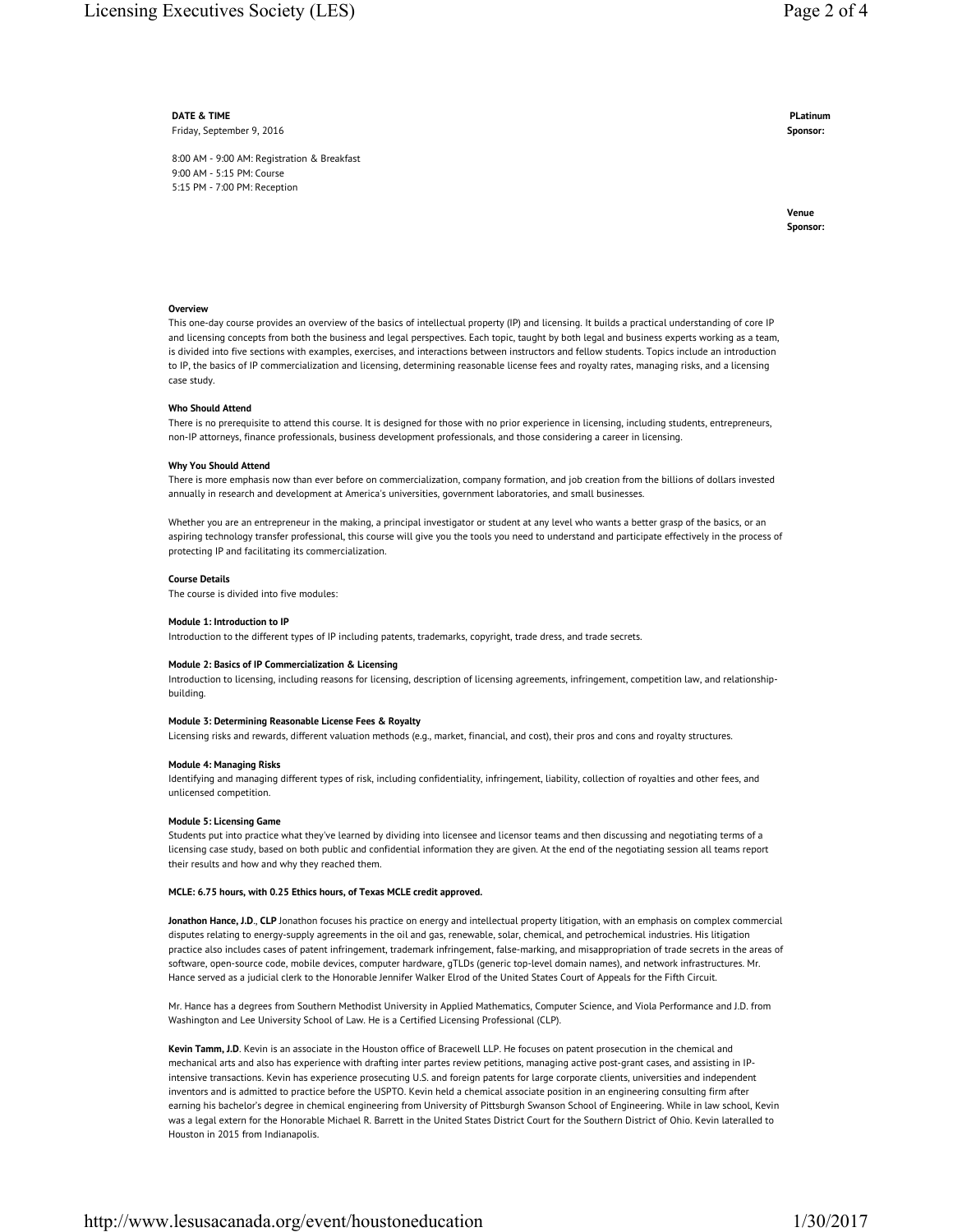**Karthika Perumal, J.D., Ph.D., CLP** Karthika is an attorney in Dentons LLP's Intellectual Property and Technology practice in the Houston office. Before joining Dentons, she was with Bracewell & Giuliani LLP in Houston, and the Associate Director for the Center for Technology Development at the University of Texas Medical Branch in Galveston. During her ten years with UTMB, she developed commercialization strategies for over 65 technologies including multi-party collaboration agreements, sponsored research agreements, material transfer agreements, options and licensing transactions; she also participated in structuring and financing of six start-up companies for various pharmaceutical, medical device and medical informatics products. As part of her scientific training, Karthika was also involved in biological research projects and has published several articles in peer reviewed journals. Karthika holds a J.D., magna cum laude, from the University of Houston and a Ph.D. in pharmacology from Baylor College of Medicine, and is a Certified Licensing Professional.

Louise Levien, Ph.D., CLP Louise has worked in a diverse series of assignments at Exxon and ExxonMobil in Upstream Research for over 30 years. She has performed research in Petrophysics, Geologic Modeling, and Visualization, supervised diverse research programs and held several assignments in Planning and Analysis. After working with IP from the business side of ExxonMobil for many years, Louise joined the ExxonMobil Upstream Research Center's intellectual property and licensing group in 2007. She is responsible for IP processes, the intellectual property aspects of agreements, and licensing transactions impacting ExxonMobil's upstream business. She holds a ScB degree in Geological Sciences from Brown University and MS and PhD degrees in Geochemistry from Stony Brook University. She is a Certified Licensing Professional.

**Tabrez Ebrahim, J.D., MBA, LLM** is an Intellectual Property Attorney at Bracewell LLP. His practice focuses on patent prosecution, outsourcing and information technology contracts, and technology transactions. He also advises clients on the financing and formation of startups and spinouts, and is a frequent speaker on legal and business issues related to 3D printing. Previously as a R&D engineer, he was an inventor on patents for flexible display devices. Tabrez holds J.D. & M.B.A. degrees from Northwestern University and a LL.M. degree from the University of Houston Law Center.

**Taylor Evans, Esq., CLP.** Taylor is an intellectual-property attorney in the Houston office of Bracewell & Giuliani, LLP. He has worked in a variety of areas, including oilfield equipment, oil and gas drilling techniques, mechanical arts, biotechnology, medical devices, and semiconductor fabrication and packaging. Taylor's litigation experience includes discovery, infringement analysis, motion practice, and trademark opposition proceedings before the Trademark Trial and Appeal Board. Taylor holds a J.D. degree, cum laude, from the Franklin Pierce Law Center and a B.S. degree in mechanical engineering from the University of Utah.

**Dell Charles "D. C." Toedt III, J.D.** D.C. is an attorney and arbitrator and a faculty member at the University of Houston Law Center. He was formerly a partner and member of the management committee at Arnold, White & Durkee, one of the largest intellectual-property law firms in the U.S., and then vice president and general counsel of BindView Corporation, a publicly-traded network security software company that he helped the founders to start, serving there until the company's successful "exit" when it was acquired by Symantec Corporation. He was the author of, among other things, the first edition of The Law and Business of Computer Software, a one-volume treatise published by Thomson West, as well as the editor of the COMMON DRAFT annotated contract terms.

D.C. received his J.D. degree from The University of Texas at Austin, where he was on the editorial board of the Texas Law Review, and where also received his undergraduate degree in mathematics, with high honors. In between college and law school, he served his ROTC-scholarship payback time as a Navy nuclear engineering officer.

**Christopher Anderson** provides financial and economic consulting services to clients and counsel on commercial damages disputes, business valuations, licensing negotiations, and accounting and financial investigations.

Chris has assisted clients on engagements involving patent infringement, misappropriation of trade secrets, securities and breach of contract. He has also participated in large financial accounting investigations and general litigation matters.

Chris has experience in a wide range of industries, including healthcare, pharmaceutical, energy and financial services.

Prior to joining StoneTurn, Chris helped a top-ranked academic medical center analyze the financial, operational and clinical impacts of new medical technologies. Previously, he spent two years with an international consulting firm, where he focused on medical device intellectual property infringement. In addition to his financial and economics experience, Chris also served as a clinical monitor and a study coordinator for Phase I and II clinical trials for contract research organizations. He also worked as a business analyst for an international oilfield equipment manufacturer.

Chris is a Certified Valuation Analyst, a Certified Management Accountant and a Certified Financial Manager.

#### **Acknowledgements**

Course developed by LES South Africa Chapter. Course materials reviewed, updated and edited by the LES Houston chapter members.

# **REGISTRATION**

|                              |                              | <b>HOTEL INFORMATION</b>                                         |
|------------------------------|------------------------------|------------------------------------------------------------------|
| Early by September 1, 2015   | Regular & Onsite             | A special room rate of \$159 per night has been arranged at the  |
|                              |                              | Hilton hotel, on the campus of the University of Houston, for    |
| LES Member: \$195            | LES Member: \$245            | September 8 and 9. The hotel is 0.3 miles and about a six-       |
| Non-member: \$195            | Non-member \$245             | minute walk from the Law Center. The nightly room rate is        |
| Professor: \$125             | Professor \$150              | exclusive of parking, taxes, and breakfast. Reservations must be |
| Student / Postdoctoral: \$35 | Student / Postdoctoral: \$50 | made by September 1. Go to                                       |
|                              |                              | http://www.hilton.com/en/hi/groups/personalized/H/HOUUHHF-       |
|                              |                              | LES-20160908/index.jhtml                                         |
|                              |                              | (http://www.hilton.com/en/hi/groups/personalized/H/HOULHHE-      |

11/groups/personalized/H/HOU LES-20160908/index.jhtml) to make a reservation.